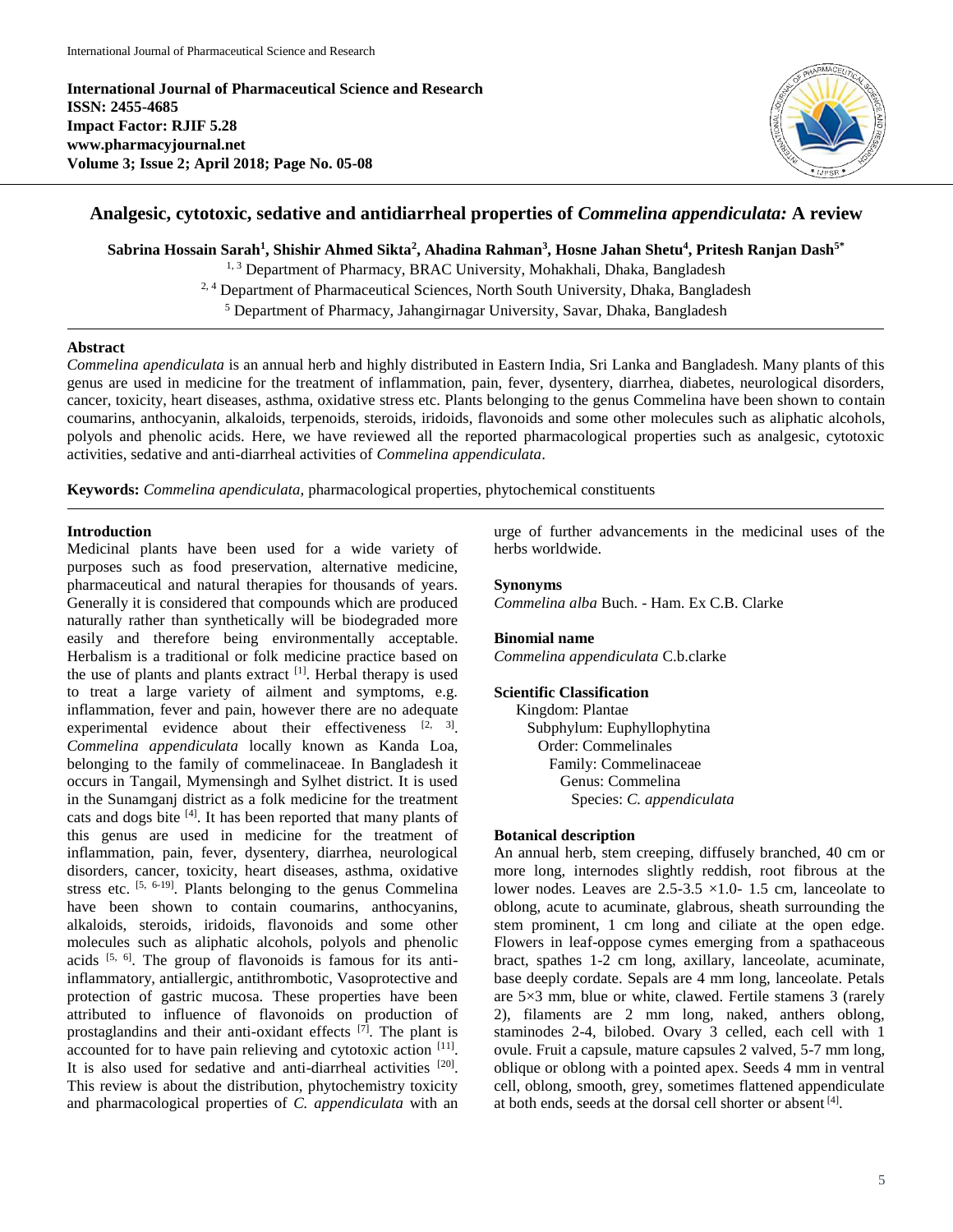

**Fig 1:** *Commelina appendiculata*

# **Phytochemical Constituents**

Dash and his colleagues [4] reported that ethanol extract of *C. appendiculata* contain carbohydrates, tannins, flavonoids, glycoside and alkaloids. Phytochemical constituents of plants belonging to the genus of Commelina have been shown to contain coumarins, anthocynins, alkaloids terpenoids, steroids, iridoids, flavonoids, carbohydrates, tanins, glycosides and some other molecules such as aliphatic alcohols, polyols and phenolic acids.





**Fig 2:** Phytochemical Constituents of *Commelina genus*



**Fig 3:** Pharmacological properties of *Commelina appendiculata*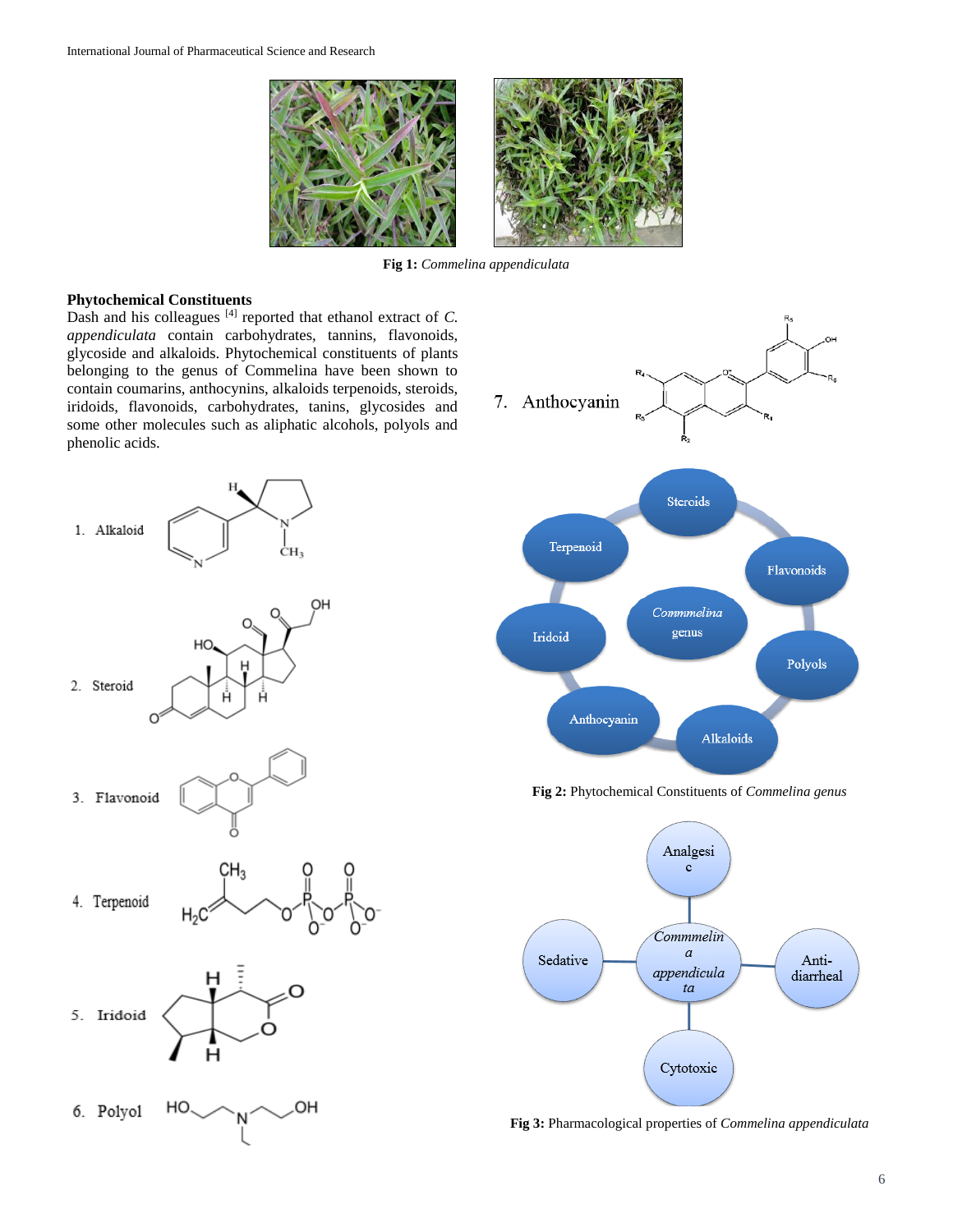# **Pharmacological Activities Analgesic activity**

In Acetic acid induced Writhing test Dash and his colleagues  $[10]$  obtained that the oral administration of both doses of C. appendiculata extract significantly (p<0.001) inhibited writhing response induced by acetic acid in a dose dependent manner. At 200 mg/kg dose showed 76.27% inhibition of writhing in comparison to control. The standard drug Diclofenac-Na (25 mg/kg,i.p.) and Aspirin (100 mg/kg, p.o.) were exhibited 80.72% and 61.94% inhibition of writhing respectively. Again, in Hot Plate Test, Oral administration of EECA significantly ( $p < 0.05$  and  $p < 0.001$ ) prolonged the latency period at both 100 and 200 mg/kg doses when compared to the control group. The extract increased the latency time in a dose dependent manner. Maximum effect of the extract was observed 60 and 90 min. In this study, Morphine (5 mg/kg, i.p.) was used as standard. Furthermore, in Tail immersion test, it is found that the tail-withdrawal reflex time of the mice to the hot water induced pain significantly increased after administration of EECA. The maximum effect of the extract was recorded at 60 and 90 min. The effect was statistically significant  $(p < 0.001)$  in comparison to control. In this test, the increase in latency was highly significant than that were observed in hot plate test.

# **Cytotoxic Activity**

In Brine shrimp lethality bioassay, researchers<sup>[10]</sup> reported that the degree of lethality shown by the extract was found to be directly proportional to the concentration of the extract ranging from the lowest concentration (1.25ug/ml) to the highest concentration (320 ug/ ml). The plant extract showed mild cytotoxic potency to brine shrimp nauplii, having LC50 values of 26.3 ug/ml while the LC50 of the standard drug vincristine sulphate was 0.52 ug/ml.

### **Sedative Activity**

In thiopental sodium instigated dozing time test, Dash and his colleagues [20] found that the concentrate at the measurements of 100 and 200 mg/kg altogether incited the rest at a prior stage furthermore drawn out the length of dozing time in guinea pigs when contrasted with control. The outcome at the dosage of 200 mg/kg was observed to be measurably huge (p < 0.001). In this test, EECA at the doses of 100 and 200 mg/kg showed maximum 147.48% and 195.98% effect in duration of loss of righting reflex respectively, whereas the standard drug Diazepam (2 mg/kg) produced 200% effect. Again in Hole cross test, the EECA demonstrated detectable abatement in the locomotor movement from second perception (30min) to fifth (120 min) perception period. The impact was dose dependent and factually huge  $(p \le 0.05, 0.001)$  compared to control. In hole cross test, maximum 89.02% and 96.7% suppression of locomotor activity were exhibited with the EECA at the doses of 100 and 200 mg/kg respectively. In this study, Diazepam (63.42% suppression) was used as standard. Furthermore, the abatement in velocity was likewise obvious from the consequences of open field test. The concentrate delivered dose dependent and measurably critical ( $p \le 0.05$ , 0.001) CNS depressant impact. The most extreme impact was seen from third perception (30 min) to fifth perception (120 min) period. In open field test, maximum 84.37% and 90.26%

suppression of locomotor activity were exhibited with EECA (100 and 200 mg/kg) respectively, whereas the standard drug Diazepam displayed 65.81% suppression.

### **Anti-diarrheal Activity**

In Castor Oil-Induced Diarrhea method, it is reported by the researchers[20] that in the anti-diarrheal action, the extract showed noteworthy  $(p < 0.001)$  and a dose dependent reduction in the aggregate number of fecal dropping in castor oil incited the runs in mice. The percentage of inhibition of castor oil-induced diarrhea in the extract-treated mice was 74.64% and 90.64% at the doses of 100 and 200 mg/kg respectively. In this study the standard drug Loperamide (3 mg/kg) produced 54.64% inhibition of defecation. Again, in Magnesium Sulphate-Induced Diarrhea Method, the concentrates demonstrated a dose dependent diminishment in fecal dropping in a comparative way like in castor oil-initiated loose bowels. Critical  $(p < 0.001)$  diminishment in fecal dropping was appeared by the ethanol extract at 200 mg/kg (80.95%) measurements. At 100 mg/kg measurement likewise demonstrated 65.00% hindrance of diarrheal droppings, ( $p <$ 0.001).

### **Conclusion**

The literature review of the *Commelina appendiculata* represents that it has extensive Pharmacological properties which effectively perform to treat several disorders. The extracts of *Commelina appendiculta* had successfully identified the exertion of different therapeutic purposes including analgesic, sedative, anti-diarrheal and cytotoxic activities. The study demonstrated on its Phytochemistry and constituents might provide incentive for proper evaluation of the use of the plant in medicine.

### **References**

- 1. Acharya D, Shrivastava A. Indigenous herbal medicine: tribal formulations and traditional herbal practices. 1st Ed, Avishkar publishers, Distributors, Jaipur, India, 2008.
- 2. Kuhn MA, Wilson D. Herbal Therapy and Supplements Scientific and Traditional Approach. *Lippincott*, New York, 2000, 320.
- 3. Esfahani MHR, Ghobadi A, Iranshahi M, Abdolahi M. Antinociceptive effect of harmala. L alkaloid extract onmouse formalin test. Journal of Pharmacy and Pharmaceutical Science. 2004; 7:65-69.
- 4. Siddique KU, Islam MA, Ahed ZU, Begum ZNT, Hasan MA, Khondker M, Rahman, *et al.* Encyclopedia of Floraand Fauna of Bangladesh. Angiosperms: Monocotyledons (Agavaceae-Najadaceae). Asiatic Society of Bangladesh, Dhaka. 2007; 11:145.
- 5. Kim OK, Murakami A, Nakamura Y, Oihigashi H. Screening of edible Japanese plants for nitric oxide generation inhibitory activities in RAW 264.7 cells. *Cancer Letters*. 1998; 125:199-207.
- 6. Tang Y, Zhou MH, Zhang YB. Active constituents of *Commelina communis* L. The Journal of Chinese Matedicine and traditional Chinese. 1994; 19:297-298.
- 7. Evans WC. *Trease and Evans Pharmacognosy*. 15th Ed, Bailliere Tindall, London, 2002.
- 8. Xiao PG. New edited records of Traditional Chinese